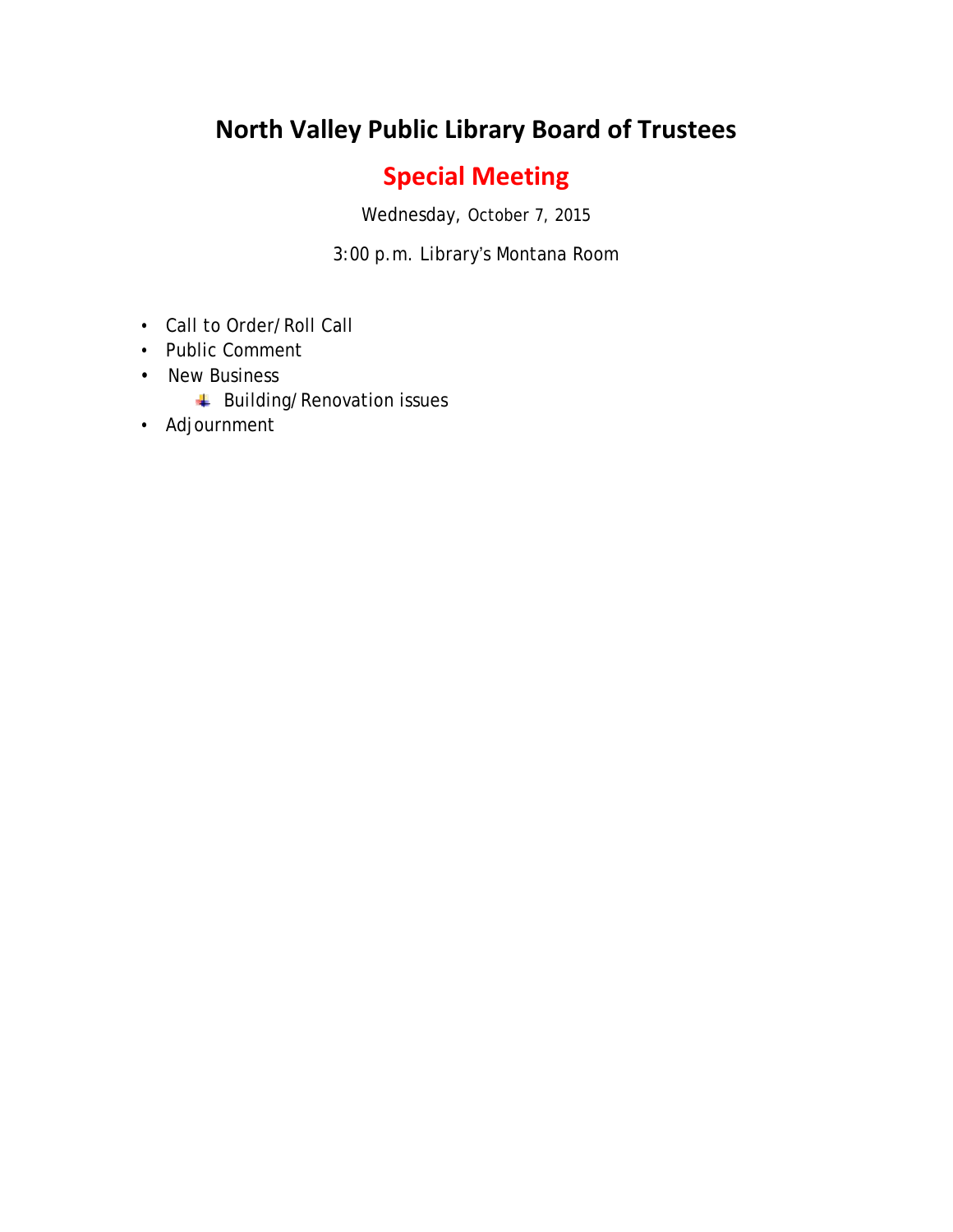North Valley Public Library Special Board of Trustees Meeting Wednesday, Oct. 7th, 2015 3:00 p.m. NVPL Montana Room Approved 11-11-2015 DA

Attending: Joanne Charbonneau, Board chairperson Victoria Howell, Board member Patricia Meakin, Board member Denise Ard, Library Director Bev Heinrich, Friends of the Library Jay Seppel, Guest Colleen Miller, Guest

Joanne called the meeting to order at 3:04. Toba Winston and Alan Sponberg did not attend.

This special meeting was called so that the board would determine what the next steps and priorities should be after the reports about broken joists and mold in the basement and how these would affect the renovation projects already underway.

Colleen presented the problems to be resolved:

- The structural issues of cracked floor joists in the main circulation area of the library.
- In the cellar under the circulation area, approximately 30x30, it is damp and infested with mold.
- A small room built inside the cellar is rotting and joists were removed to rest the floor on the top of this little room so the floor above is now compromised. This room needs to be removed.
- There will need to be further asbestos abatement due to removal of the room and partial removal of the floor to replace the broken joists.
- The concrete wall on the west side of the director's office may need shoring.
- Old plumbing pipes need to be removed and ends capped with plugs.
- Debris needs to be removed and old ductwork plugged or removed.

Colleen explained that all the wiring can now be run through the ceiling. This makes it easier for Bret Gardner to wire and network the computers.

Colleen presented the following solutions: